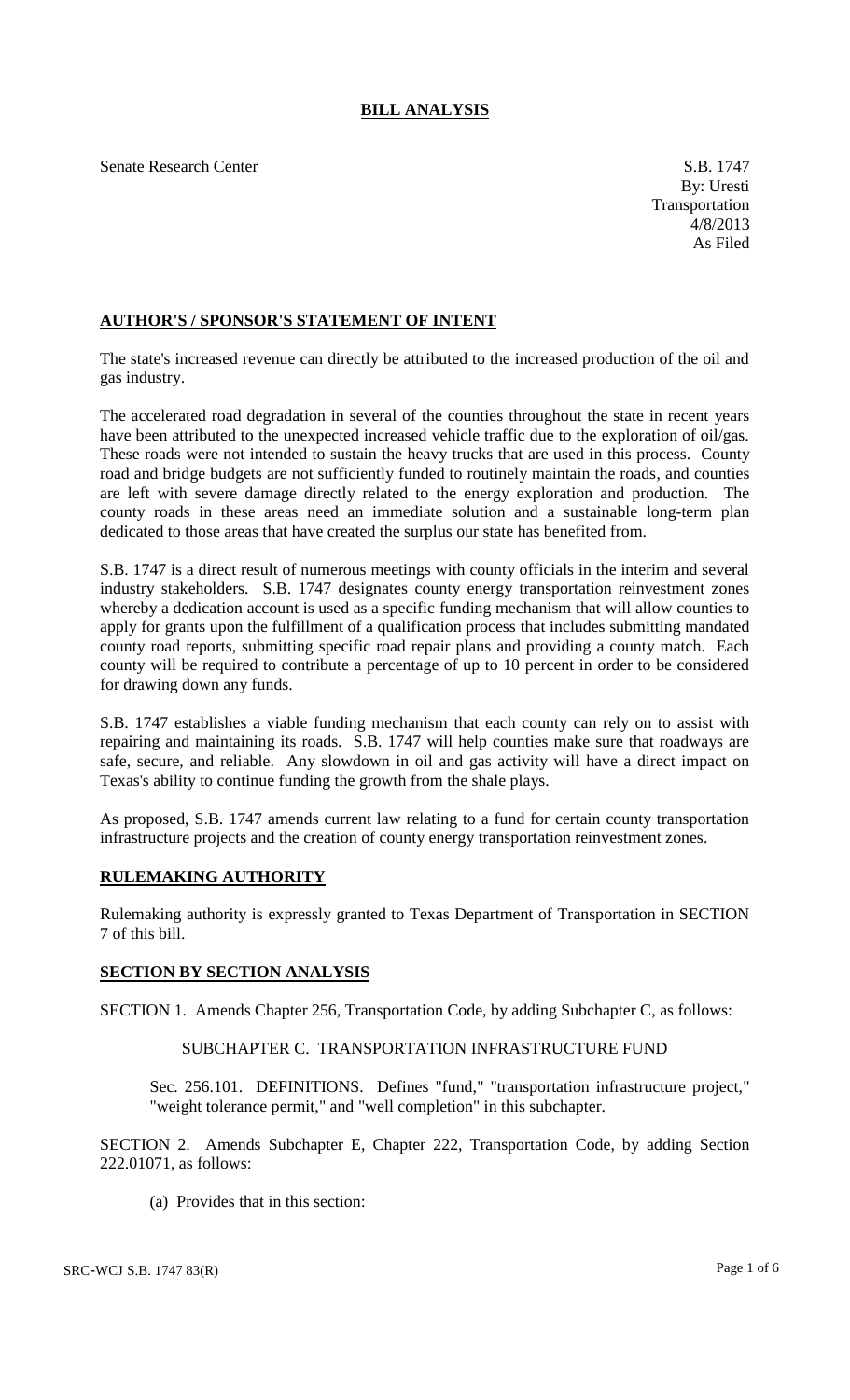(1) the amount of a county's tax increment for a year is the amount of ad valorem taxes levied and collected by the county for that year on the captured appraised value of real property taxable by the county and located in a county energy transportation reinvestment zone under this section;

(2) the captured appraised value of real property taxable by a county for a year is the total appraised value of all real property taxable by the county and located in a county energy transportation reinvestment zone for that year less the tax increment base of the county; and

(3) the tax increment base of a county is the total appraised value of all real property taxable by the county and located in a county energy transportation reinvestment zone for the year in which the zone was designated under this section.

(b) Authorizes the county to pledge its tax increment to a specific transportation project pursuant to a contract and that pledge is required to constitute a debt as defined in Section 26.03 (7) (Treatment of Captured Appraised Value and Tax Increment), Tax Code. Prohibits a county from pledging property tax increments authorized in this section as security for bonded indebtedness.

(c)(i) Authorizes the commissioners court of the county, after determining that an area is affected by oil and gas exploration and production activities and would benefit from funding provided under Chapter 256 (Funds and Taxes for County Roads), Subchapter C, Transportation Code, by order or resolution, to designate a contiguous geographic area in the jurisdiction of the county to be a county energy transportation reinvestment zone to promote a transportation project.

(ii) Authorizes a county to form a county energy transportation reinvestment zone under this section in conjunction with another county or counties provided each county meets all procedural requirements for establishment of such a zone.

(iii) Requires a county to form or participate in a maximum of one county energy transportation reinvestment zone under this section.

(d) Requires the commissioners court to comply with all applicable laws in the application of this chapter.

(e) Requires the commissioners court, not later than the 30th day before the date the commissioners court proposes to designate an area as a county energy transportation reinvestment zone under this section, to hold a public hearing on the creation of the zone, its benefits to the county and to property in the proposed zone. Authorizes an interested person at the hearing to speak for or against the designation of the zone, its boundaries, or the benefit that will arise from dedicating the increment county taxes on real property in the zone to certain transportation projects.

(f) Requires that notice of the hearing and the intent to create a zone, not later than the seventh day before the date of the hearing, be published in a newspaper having general circulation in the county.

(g) Requires that the order or resolution designating an area as a county energy transportation reinvestment zone:

(i) describe the boundaries of the zone with sufficient definiteness to identify with ordinary and reasonable certainty the territory included in the zone;

(ii) provide that the zone takes effect immediately on adoption of the order or resolution and that the base year shall be the year of passage of the order or resolution or some year in the future;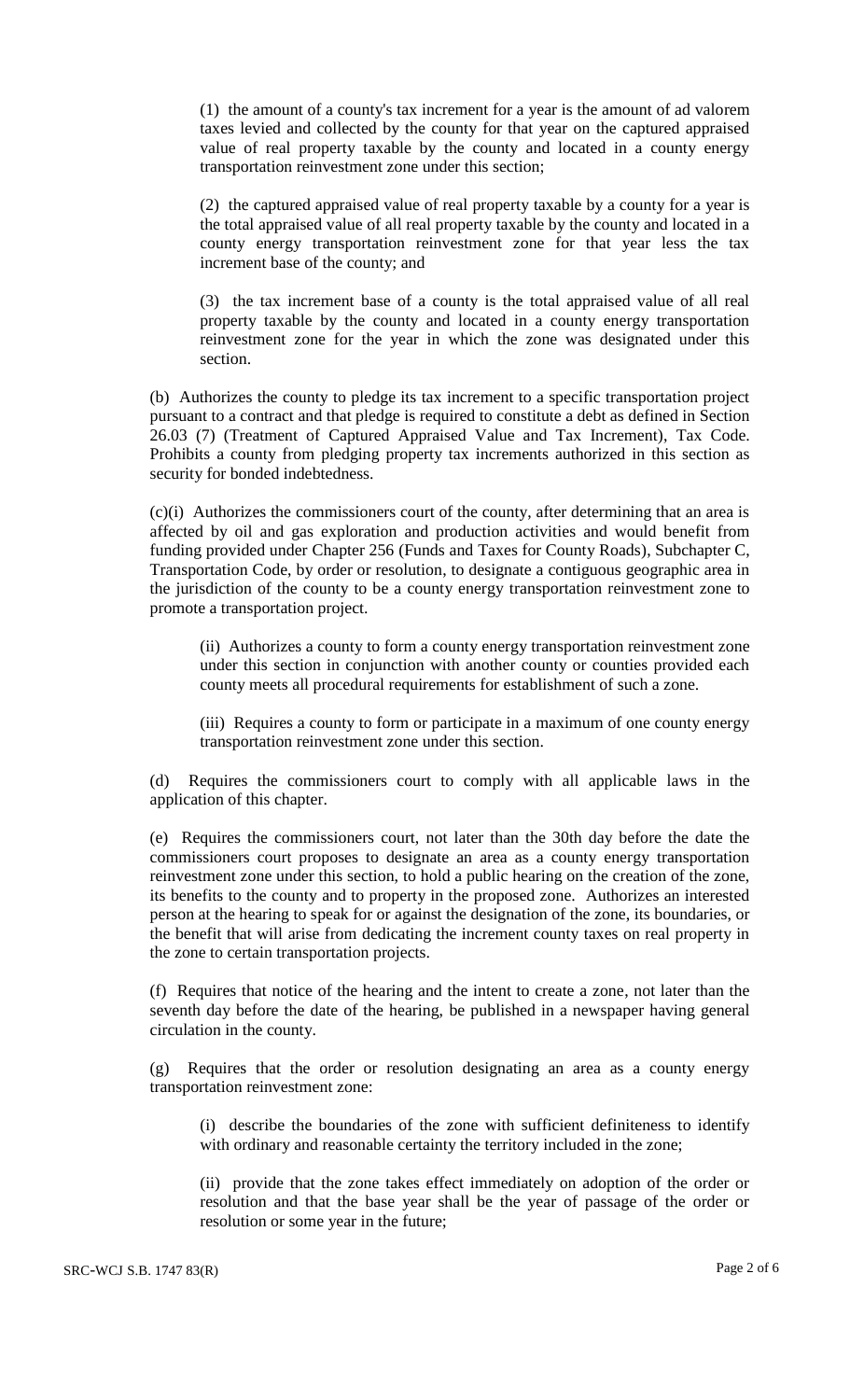(iii) designate the base year for purposes of establishing the tax increment base of the county; and

(iv) establish an ad valorem tax increment account for the zone.

(v) name a board of directors for the zone who shall receive no fees for service nor per diems, and who shall be named by the county judge and approval by the commissioners as follows:

(a) if a single county zone, the board is required to be comprised of the county judge, a county commissioner, two representatives of oil and gas companies that are performing company activities in the county and representing a local tax payer, and a member of the public active in civic affairs who is a beneficiary of the energy development activity;

(b) if a multi-county zone, the board is required to be comprised of the representatives listed in Section 222.1071(f)(i) representing each county participating in the multi-county zone;

(c) members of the board of directors for a multi-county zone are not subject to approval by any county other than itself.

(h) Provides that compliance with the requirements of this section constitutes designation of an area as a county energy transportation reinvestment zone without further hearings or other procedural requirements.

(i) Authorizes the commissioners court to from taxes collected on property in a zone, pay into a tax increment account for the zone an amount equal to the tax increment produced by the county less any amounts allocated under previous agreements, including agreements under Section 381.004 (Community and Economic Development Programs in Certain Counties), Local Government Code, or Chapter 312 (Property Redevelopment and Tax Abatement Act), Tax Code;

(j) Provides that a county energy transportation reinvestment zone terminates on December 31 of the 10th year after the year the zone was designated.

SECTION 3. Amends Chapter 222, Transportation Code, by amending Section 222.110, as follows:

Sec. 222.110. SALES TAX INCREMENT. (a) Redefines, in this section, "sales tax base" for a county energy transportation reinvestment zone as the amount of sales and use taxes imposed by a municipality under Section 321.101(a) (relating to authorizing a municipality to adopt or repeal a sales and use tax authorized by this chapter, at an election in which a majority of the qualified voters of the municipality approve the adoption or repeal of the tax), Tax Code, or by a county under Chapter 323 (County Sales and Use Tax Act), Tax Code, as applicable, attributable to the zone for the year in which the zone was designated under this chapter.

- (b) Makes a conforming change.
- (c)-(d) Makes no change to these subsections.

(e) Authorizes the sales and use taxes to be deposited into the tax increment account under this section to be disbursed from the account only to pay for projects authorized under Section 222.104 (Pass-Through Tolls), including the repayment of amounts owed under an agreement entered into under that section; for use as matching funds under Section 256.105; and notwithstanding Sections 321.506 (Use of Tax Revenue by Municipality) and 323.505 (Use of Tax Revenue), Tax Code, satisfy claims of holders of tax increment bonds, notes, or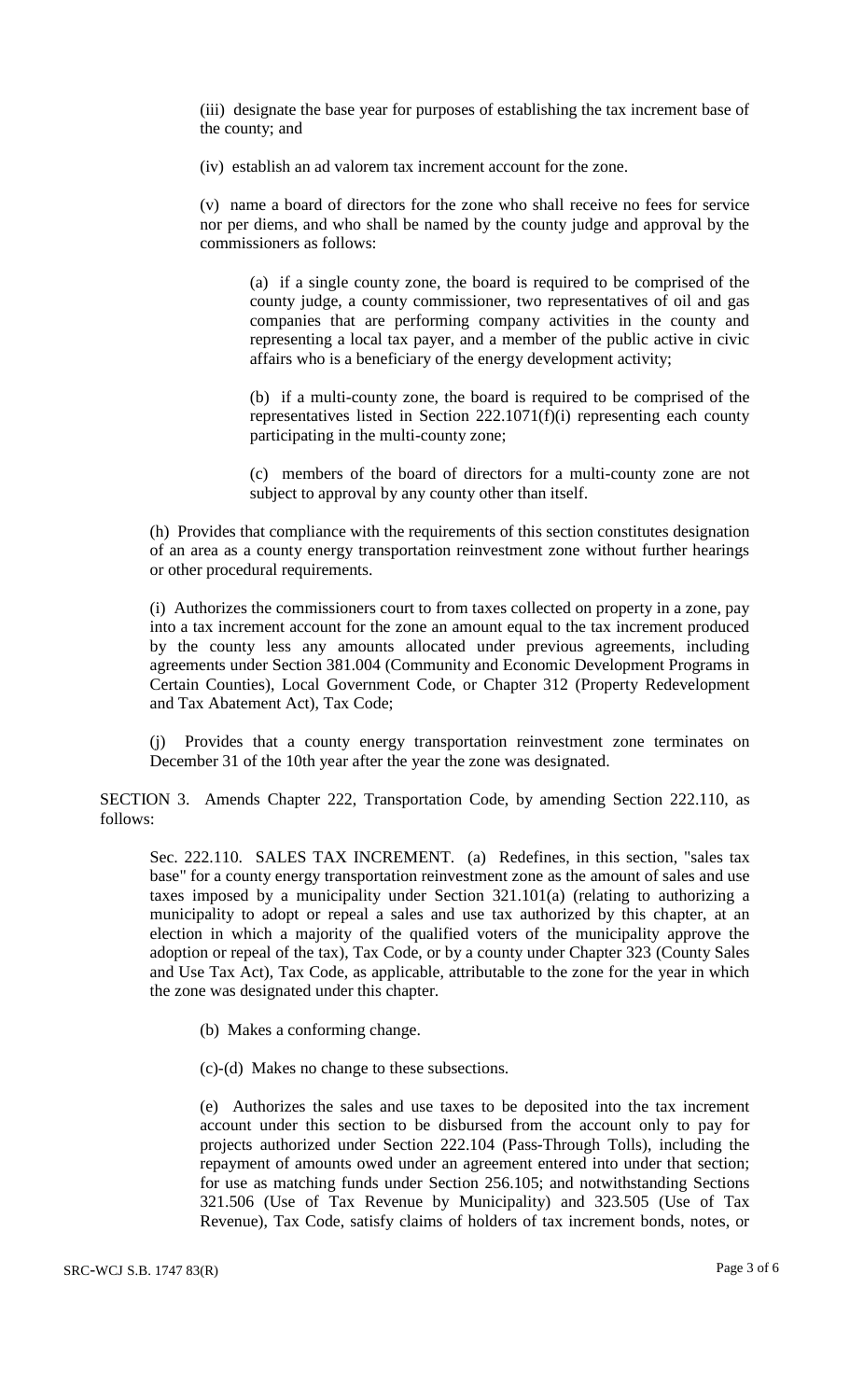other obligations issued or incurred for projects authorized under Section 222.104 and Section 222.1071.

(f)-(g) Makes no change to these subsections.

(h) Makes a conforming change.

SECTION 4. Amends Chapter 256, Transportation Code, by adding Sections 256.102 through 256.106, as follows:

Sec. 256.102. TRANSPORTATION INFRASTRUCTURE FUND. (a) Provides that the transportation infrastructure fund is a dedicated account in the treasury outside the general revenue fund. Provides that the fund consists of amounts appropriated or transferred to the credit of the fund under this subchapter or other law and of any interest or other return from the investment of money in the fund.

(b) Provides that Sections 403.095 (Use of Dedicated Revenue) and 404.071 (Disposition of Interest on Investment), Government Code, do not apply to the fund.

Sec. 256.103. GRANT DISTRIBUTION. (a) Requires the Texas Department of Transportation (TxDOT) to administer the grant program under this subchapter.

(b) Requires the proportion of the grant money that is available during a fiscal year to be distributed to a county energy transportation reinvestment zone to be determined as follows:

(1) 60 percent is required to be based on the number of well completions in the preceding fiscal year that occurred in the county or counties contained within the county energy transportation reinvestment zone divided by the total number of well completions that occurred in the state in that fiscal year, as determined by the Railroad Commission of Texas;

(2) 20 percent is required to be based on the number of weight tolerance permits issued in the preceding fiscal year for the county or counties contained within the county energy transportation reinvestment zone divided by the total number of weight tolerance permits issued in the state in that fiscal year, as determined by TxDOT; and

(3) 20 percent is required to be based on the amount of the oil and gas production taxes collected by the comptroller in the preceding fiscal year in the county or counties contained within the county energy transportation reinvestment zone divided by the total amount of oil and gas production taxes collected in the state in that fiscal year, as determined by the comptroller.

(c) Requires the grant program to be suspended during periods for which the fund balance is zero. Authorizes TxDOT to award grants under this subchapter only during periods when the fund has a positive balance.

Sec. 256.104. GRANT APPLICATION PROCESS. (a) Requires a county energy transportation reinvestment zone, in applying for a grant under this subchapter, to:

> (1) provide the two most recent county commissioners road reports required under Section 251.005 for the area containing the transportation infrastructure project; and

> (2) submit for approval by TxDOT a plan that describes the scope of the transportation infrastructure project to be funded by the grant, meets the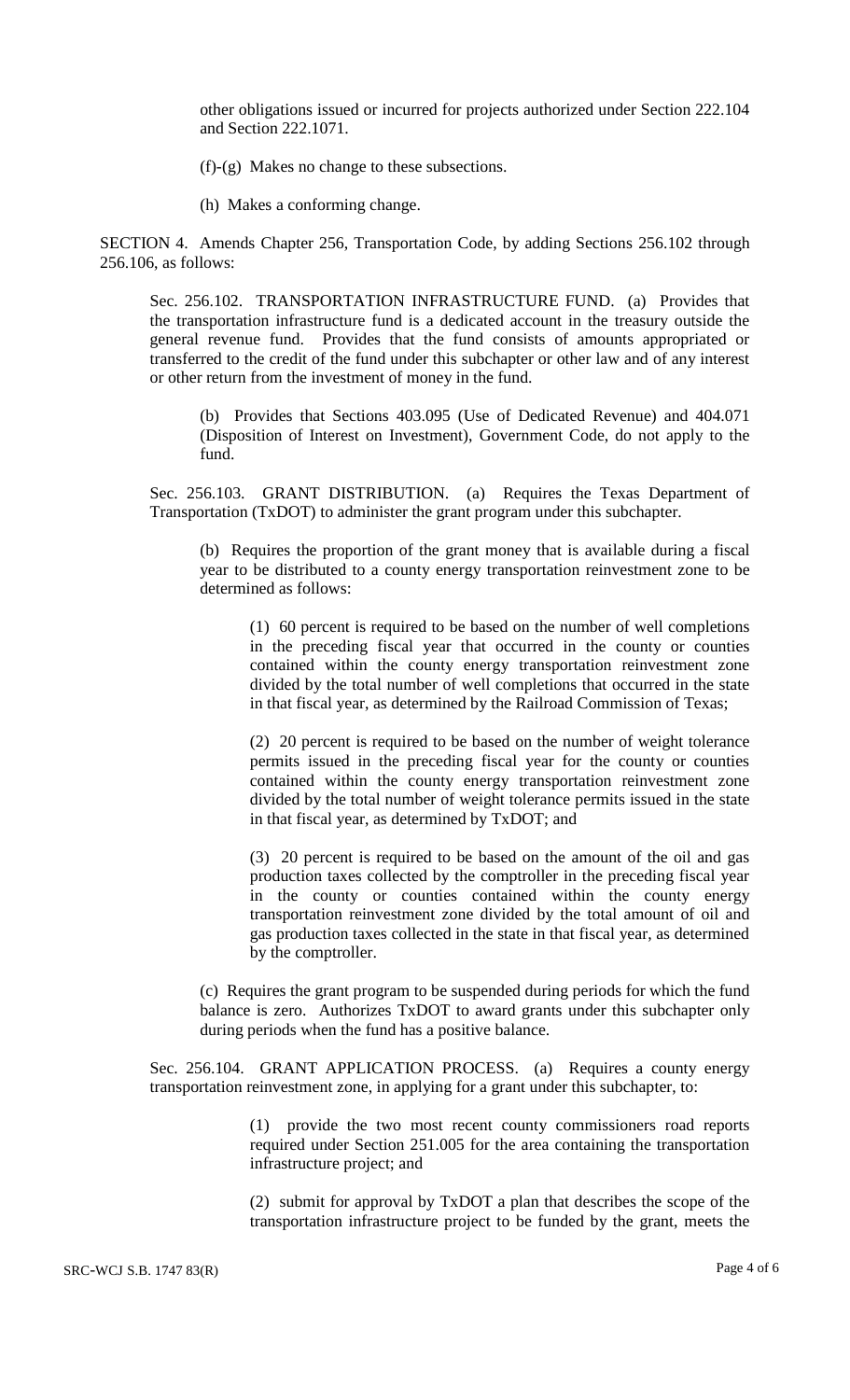terms and conditions imposed by TxDOT, and provides matching funds as described by Section 256.105.

(b) Requires TxDOT, in reviewing grant applications under this subchapter, to:

(1) seek other potential sources of funding to maximize resources available for the transportation infrastructure projects for which application is made; and

(2) consult related transportation planning documents to improve project efficiency and to work effectively in partnership with county governments.

(c) Requires TxDOT to work with county energy transportation reinvestment zones to identify and implement best practices and solutions in prioritizing road projects utilizing funds from the transportation infrastructure fund.

Sec. 256.105. MATCHING FUNDS. (a) Requires a county energy transportation reinvestment zone to provide matching funds in an amount equal to at least 10 percent of the amount of a grant under the program to be eligible to receive the grant.

Sec. 256.106. ADMINISTRATION. (a) Prohibits the amount of money spent on administering the grant program during a fiscal year from being greater than one percent of the total amount deposited into the fund during the previous fiscal year.

(b) Provides that to be eligible for additional grants or distributions from the fund, a county energy transportation reinvestment zone must provide a copy of an annual audit and certify that all previous distributions from the fund have been expended in accordance with the transportation infrastructure project plan approved by the department under Section 256.104.

(c) Requires TxDOT to conduct an annual audit to ensure that funds granted under this subchapter are used in accordance with the terms of the grant as provided by TxDOT.

SECTION 5. Amends Section 251.005(a), Transportation Code, as follows:

(a) Requires a county commissioner serving as a road supervisor to make a sworn annual report during the ninth month of the county fiscal year on a form approved by the commissioners court showing:

(1) Makes no change to this subdivision;

(2) to the extent practicable, the primary causes of road, culvert, and bridge degradation in the precinct;

(3) the amount of money reasonably necessary for maintenance of the roads in the precinct during the next county fiscal year; and

(4)-(6) Makes nonsubstantive changes.

SECTION 6. Amends Subchapter D, Chapter 252, Transportation Code, by adding Section 252.314, as follows:

Sec. 252.314. DONATIONS. (a) Authorizes a commissioners court or the county road department to accept donations of labor, money, or other property to aid in the building or maintaining of roads in the county.

(b) Authorizes a county operating under the county road department system on September 1, 2013, to use the authority granted under this section without holding